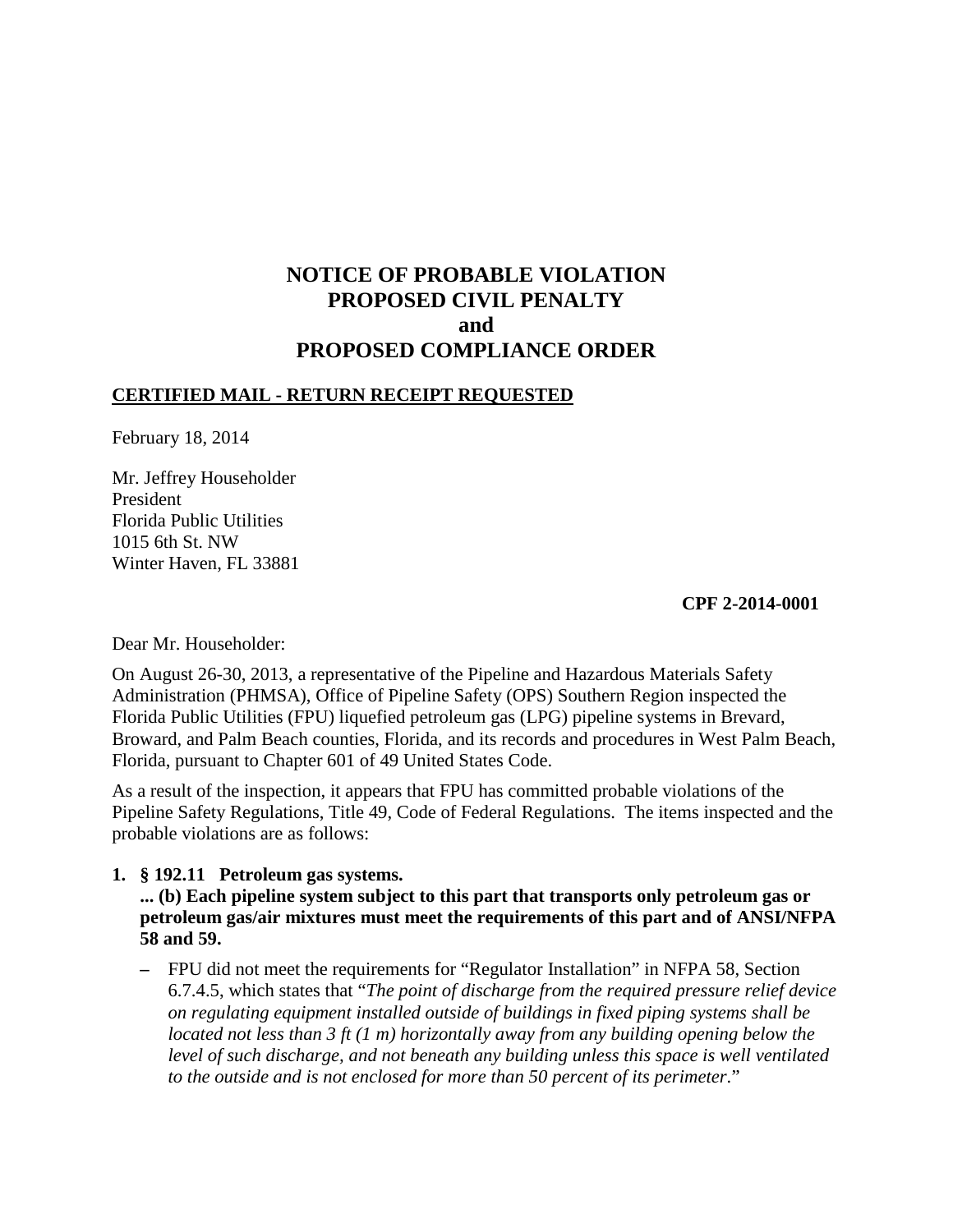The PHMSA inspectors observed and photographed an FPU pressure relief device with its point of discharge less than 3 feet from a crawlspace vent, which was below the point of discharge, at 1024 Sebastian Rd in the Barefoot Bay system.

**–** FPU did not meet the requirements for "Regulator Installation" in NFPA 58, Section 6.7.4.6, which states that "*The point of discharge [of a regulator] shall also be located not less than 5 ft (1.5 m) in any direction away from any source of ignition, openings into direct-vent (sealed combustion system) appliances, or mechanical ventilation air intakes.*"

The PHMSA inspectors observed FPU pressure relief devices with points of discharge less than 5 feet from sources of ignition at 1310 NW  $55<sup>th</sup>$  Avenue in the Lauderhill West system.

**2. § 192.465 External corrosion control: Monitoring.** 

**(a) Each pipeline that is under cathodic protection must be tested at least once each calendar year, but with intervals not exceeding 15 months, to determine whether the cathodic protection meets the requirements of § 192.463. However, if tests at those intervals are impractical for separately protected short sections of mains or transmission lines, not in excess of 100 feet (30 meters), or separately protected service lines, these pipelines may be surveyed on a sampling basis. At least 10 percent of these protected structures, distributed over the entire system must be surveyed each calendar year, with a different 10 percent checked each subsequent year, so that the entire system is tested in each 10-year period.**

FPU did not test each pipeline that is under cathodic protection at least once each calendar year, but with intervals not exceeding 15 months, to determine whether the cathodic protection met the requirements of §192.463. FPU was unable to demonstrate that it had performed external corrosion control monitoring on the Lauderhill East system in calendar year 2012.

#### **3. § 192.465 External corrosion control: Monitoring.**

 $\overline{a}$ 

# **... (d) Each operator shall take prompt remedial action to correct any deficiencies indicated by the monitoring.**

FPU did not take prompt remedial action to correct external corrosion control deficiencies identified by its monitoring. At its Lauderhill East system, FPU identified a low<sup>a</sup> pipe-to-soil reading of  $-605$  mV at  $4950$  NW  $11<sup>th</sup>$  Pl on April 4, 2009. FPU records demonstrated that the low potential was not corrected on its 2010, 2011, and 2013 surveys.

# **4. § 192.481 Atmospheric corrosion control: Monitoring. (a) Each operator must inspect each pipeline or portion of pipeline that is exposed to the atmosphere for evidence of atmospheric corrosion, as follows:**

<sup>&</sup>lt;sup>a</sup> The criteria for cathodic protection are contained in 49 CFR Part 192, Appendix D. The criteria being referenced in this letter is negative (cathodic) voltage of at least 850mV with reference to a saturated copper-copper sulfate half-cell. Accordingly, a "low" p/s reading is a reading less negative than 850mV.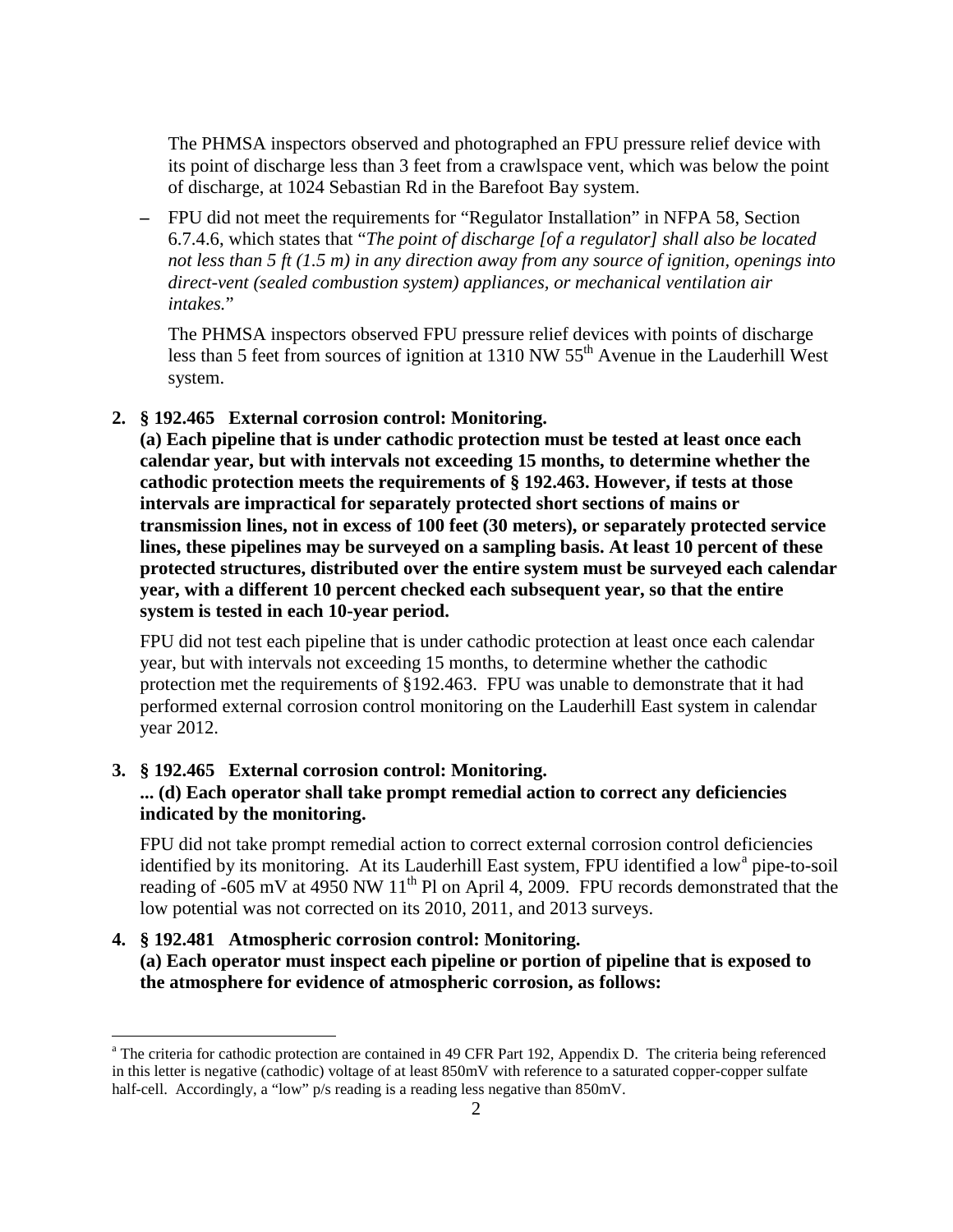|                 | If the pipeline is located: Then the frequency of inspection is:                    |
|-----------------|-------------------------------------------------------------------------------------|
| <b>Onshore</b>  | At least once every 3 calendar years, but with intervals<br>not exceeding 39 months |
| <b>Offshore</b> | At least once each calendar year, but with intervals not<br>exceeding 15 months     |

FPU did not inspect each onshore pipeline or portion of pipeline that is exposed to the atmosphere for evidence of atmospheric corrosion once every 3 calendar years, but with intervals not exceeding 39 months. FPU had six onshore pipelines systems (Barefoot Bay, Caroma Lane, Casa Del Sol, Lauderhill - East, Lauderhill - West, and the Promenade at Inverrary). It did not inspect the exposed portions of these pipeline systems for atmospheric corrosion.

**5. § 192.605 Procedural manual for operations, maintenance, and emergencies. (a) General. Each operator shall prepare and follow for each pipeline, a manual of written procedures for conducting operations and maintenance activities and for emergency response. For transmission lines, the manual must also include procedures for handling abnormal operations. This manual must be reviewed and updated by the operator at intervals not exceeding 15 months, but at least once each calendar year. This manual must be prepared before operations of a pipeline system commence. Appropriate parts of the manual must be kept at locations where operations and maintenance activities are conducted.**

FPU did not review and update its procedural manual for operations, maintenance, and emergencies at intervals not exceeding 15 months, but at least once each calendar year. FPU did not review and update its procedural manual in calendar year 2012; FPU records showed that it reviewed and updated its manual on 10/28/2011 and again on 01/08/2013.

**6. § 192.605 Procedural manual for operations, maintenance, and emergencies. . ... (b) Maintenance and normal operations. The manual required by paragraph (a) of this section must include procedures for the following, if applicable, to provide safety during maintenance and operations.**

**... (8) Periodically reviewing the work done by operator personnel to determine the effectiveness, and adequacy of the procedures used in normal operation and maintenance and modifying the procedures when deficiencies are found.**

FPU did not periodically review the work done by its personnel to determine the effectiveness and adequacy of the procedures used in normal operation and maintenance and to modify the procedure when deficiencies were found. That is, FPU did not provide documentation demonstrating that it periodically reviewed the work done by its personnel or that it modified its procedures when it found deficiencies, as required by the regulations.

#### **7. § 192.625 Odorization of gas.**

**... (f) To assure the proper concentration of odorant in accordance with this section, each operator must conduct periodic sampling of combustible gases using an instrument capable of determining the percentage of gas in air at which the odor**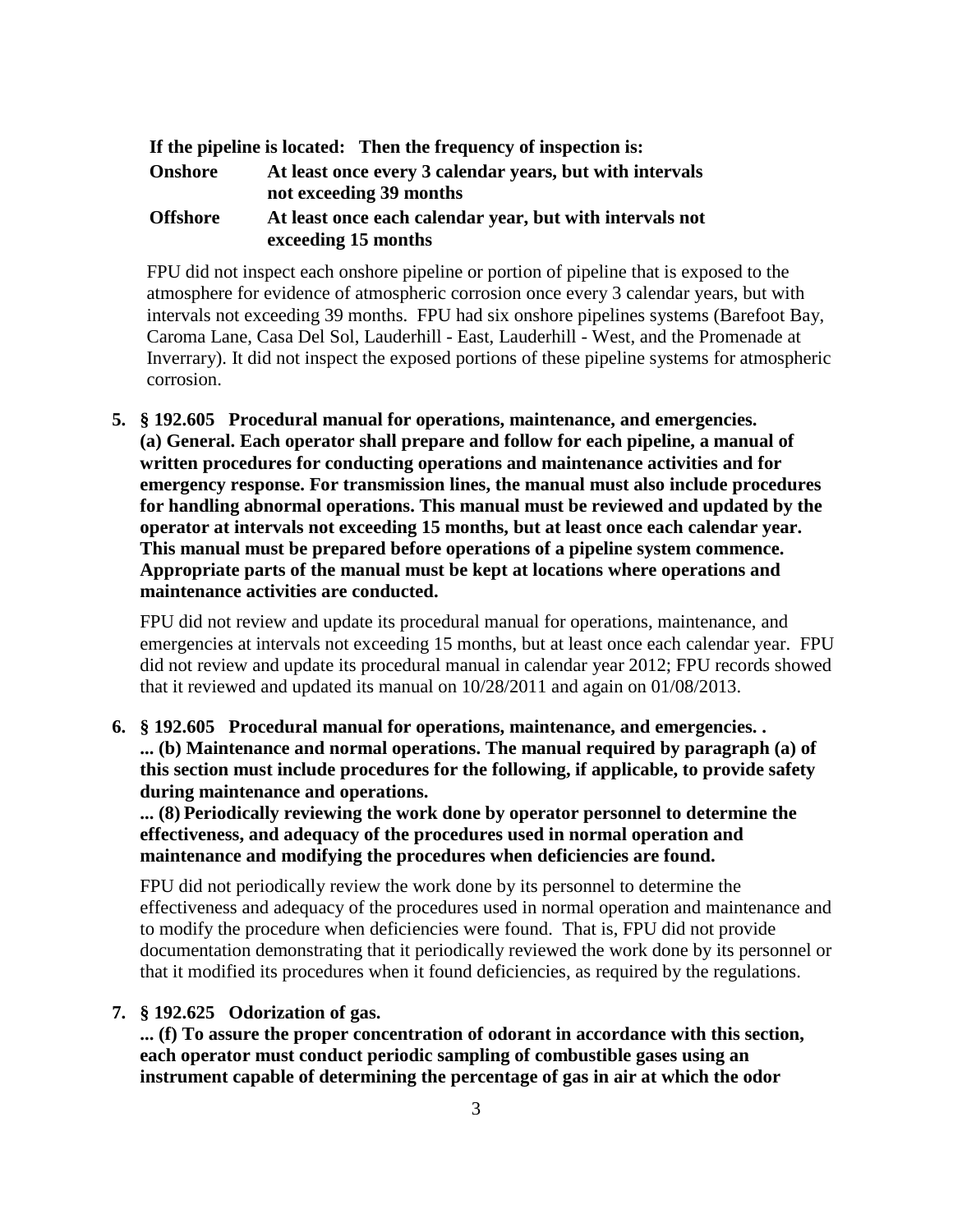**becomes readily detectable. Operators of master meter systems may comply with this requirement by**

**(1) Receiving written verification from their gas source that the gas has the proper concentration of odorant; and** 

# **(2) Conducting periodic "sniff" tests at the extremities of the system to confirm that the gas contains odorant.**

FPU did not assure the proper concentration of odorant by conducting periodic sampling of combustible gases using an instrument<sup>b</sup> capable of determining the percentage of gas in air at which the odor becomes readily detectable. FPU did not perform these instrumented checks for calendar years 2009 - 2013 at its Barefoot Bay, Caroma Lane, Casa Del Sol, Lauderhill-East, Lauderhill - West, and Promenade at Inverarry systems. Additionally, the inspector identified low odorant readings at 327 Kiwi St in the Barefoot Bay system (the location was located on a dead leg of the system with few customers and low utilization).

# **8. § 192.707 Line markers for mains and transmission lines.**

**(a) Buried pipelines. Except as provided in paragraph (b) of this section, a line marker must be placed and maintained as close as practical over each buried main and transmission line:**

**(1) At each crossing of a public road and railroad; and** 

**(2) Wherever necessary to identify the location of the transmission line or main to reduce the possibility of damage or interference.**

FPU did not place and maintain line markers as close as practical over each buried main at each crossing of a public road. During the field inspection, the inspector identified several locations without line markers where mains crossed public roads at Barefoot Bay, Lauderhill - East, and Lauderhill - West. Additionally, the inspector identified line markers which were faded and difficult to read at Lauderhill – East.

# **9. § 192.723 Distribution systems: Leakage surveys.**

**... (b) The type and scope of the leakage control program must be determined by the nature of the operations and the local conditions, but it must meet the following minimum requirements:**

**(1) A leakage survey with leak detector equipment must be conducted in business districts, including tests of the atmosphere in gas, electric, telephone, sewer, and water system manholes, at cracks in pavement and sidewalks, and at other locations providing an opportunity for finding gas leaks, at intervals not exceeding 15 months, but at least once each calendar year.**

FPU did not conduct leakage surveys in business districts, at intervals not exceeding 15 months, but at least once each calendar year. FPU has business districts within its Lauderhill - East and Promenade at Inverarry systems. FPU records showed that it did not conduct leakage surveys at intervals not exceeding 15 months, but at least once each calendar year, on these systems as follows:

<sup>|&</sup>lt;br>b Since FPU was not operating a master meter system, the only acceptable method of complying was to use an instrument capable of determining the percentage of gas in air at which the odor becomes readily detectable.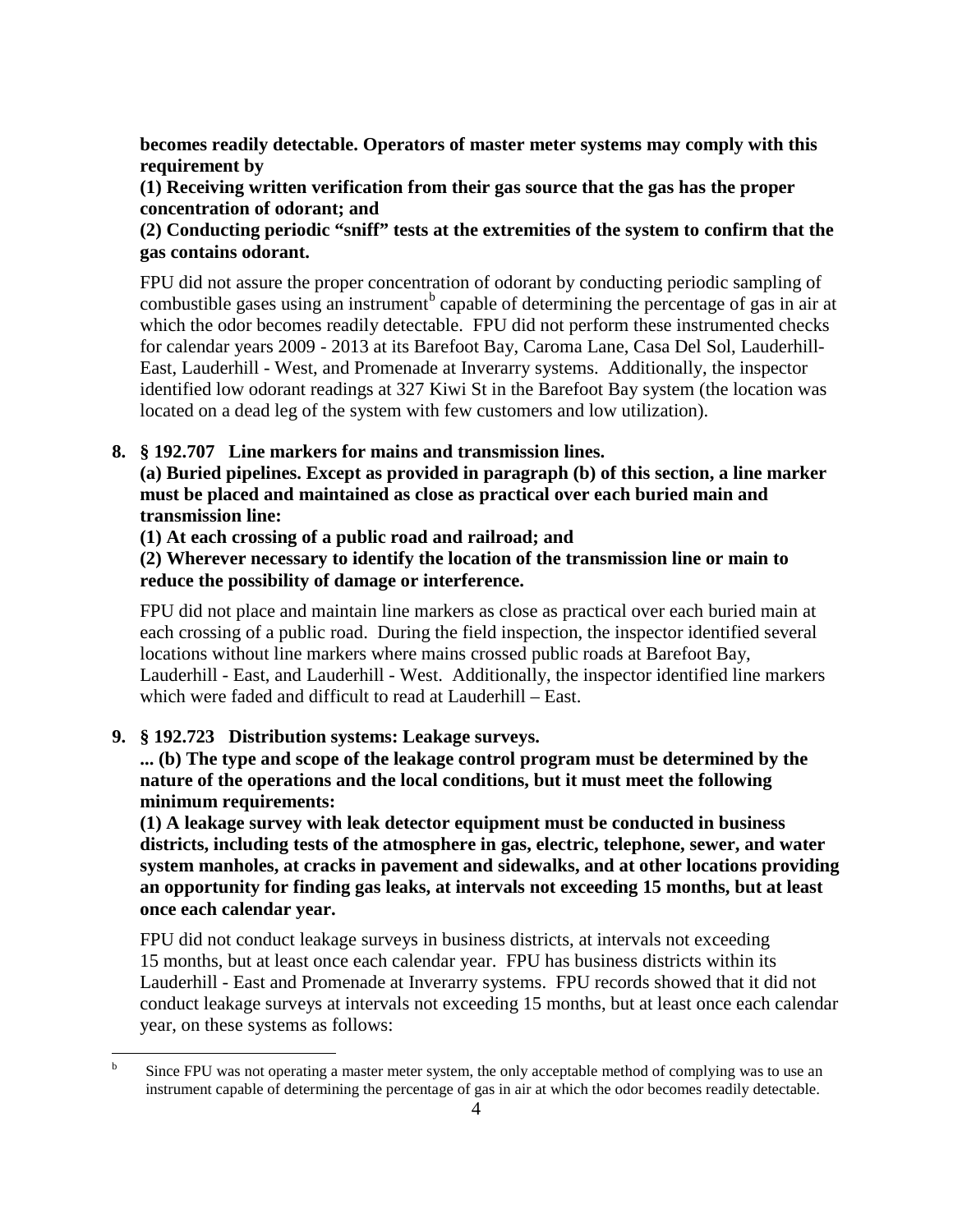- No leak surveys at Lauderhill East in calendar years 2011 and 2012.
- No leak surveys at the Promenade at Inverarry in calendar years 2011 and 2012.

### **10. § 192.723 Distribution systems: Leakage surveys.**

**... (b) The type and scope of the leakage control program must be determined by the nature of the operations and the local conditions, but it must meet the following minimum requirements:**

**... (2) A leakage survey with leak detector equipment must be conducted outside business districts as frequently as necessary, but at least once every 5 calendar years at intervals not exceeding 63 months. However, for cathodically unprotected distribution lines subject to §192.465(e) on which electrical surveys for corrosion are impractical, a leakage survey must be conducted at least once every 3 calendar years at intervals not exceeding 39 months.** 

FPU did not conduct leakage surveys outside business districts at least once every 5 calendar years at intervals not exceeding 63 months. FPU split its Barefoot Bay system into 5 zones and assigned each zone a color code. One zone is leak surveyed each year, so that after 5 years FPU had performed a leak survey of the entire system. FPU conducted the last survey in the green zone in 2007. While the next inspection of the green zone was due in 2012, FPU had not completed the survey at the time of the PHMSA inspection in August 2013.

### **11. § 192.739 Pressure limiting and regulating stations: Inspection and testing.**

**(a) Each pressure limiting station, relief device (except rupture discs), and pressure regulating station and its equipment must be subjected at intervals not exceeding 15 months, but at least once each calendar year, to inspections and tests to determine that it is—** 

**(1) In good mechanical condition;** 

**(2) Adequate from the standpoint of capacity and reliability of operation for the service in which it is employed;**

**(3) Except as provided in paragraph (b) of this section, set to control or relieve at the correct pressure consistent with the pressure limits of §192.201(a); and**

### **(4) Properly installed and protected from dirt, liquids, or other conditions that might prevent proper operation.**

FPU did not inspect and test its pressure limiting and regulating stations at intervals not exceeding 15 months, but at least once each calendar year. The operator did not conduct regulator inspections for the:

- Caroma system for calendar years 2010, 2011, 2012
- Promenade at Inverrary system for calendar years 2010, 2011, 2012
- Casa Del Sol system for calendar years 2010, 2011, 2012
- Barefoot Bay system for calendar year 2010

During the field inspection, the inspector identified regulator vents that were not properly installed and protected from dirt, liquids, or other conditions that might prevent proper operation on regulator vents at Casa Del Sol and at the underground tank at Lauderhill - West.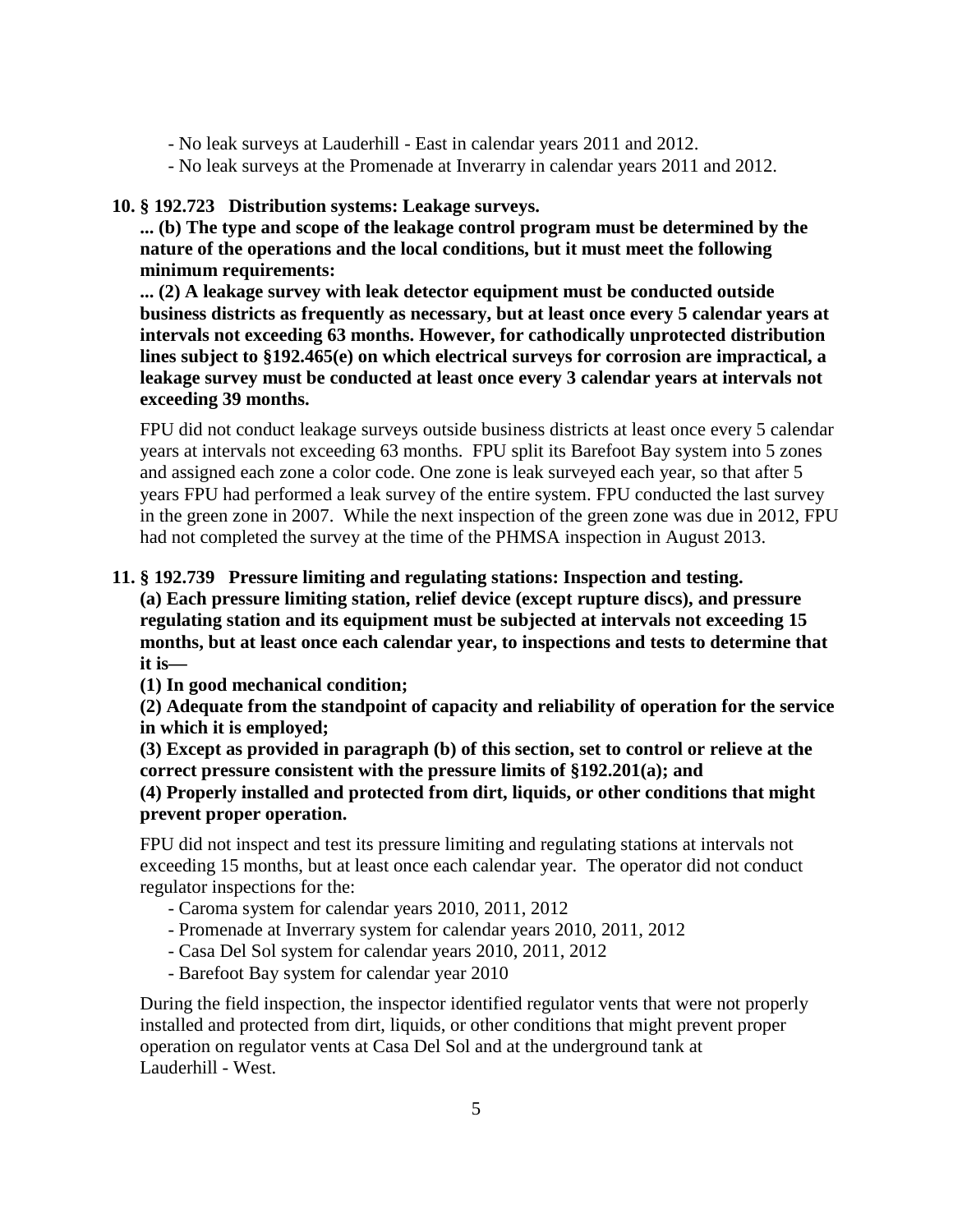**12. § 192.741 Pressure limiting and regulating stations: Telemetering or recording gauges. (a) Each distribution system supplied by more than one district pressure regulating station must be equipped with telemetering or recording pressure gauges to indicate the gas pressure in the district.**

FPU did not place telemetering or recording pressure gauges in its distribution systems served by more than one pressure regulating station. FPU fed its Caroma, Casa Del Sol and Lauderhill - West distribution system from two separate regulator stations, however, FPU did not supply telemetering or recording pressure gauges to indicate the gas pressure in the district.

# **13. § 192.743 Pressure limiting and regulating stations: Capacity of relief devices. (a) Pressure relief devices at pressure limiting stations and pressure regulating stations must have sufficient capacity to protect the facilities to which they are connected. Except as provided in §192.739(b), the capacity must be consistent with the pressure limits of §192.201(a). This capacity must be determined at intervals not exceeding 15 months, but at least once each calendar year, by testing the devices in place or by review and calculations.**

FPU did not determine the capacity of relief devices at intervals not exceeding 15 months, but at least once each calendar year, by testing the devices in place or by review and calculations. FPU had a relief device downstream of its regulator station at Lauderhill - East. FPU did not determine that the relief device had sufficient capacity to protect the facilities to which it was connected at intervals not exceeding 15 months, but at least once each calendar year, by testing the device in place or by review and calculations.

#### **14. § 192.747 Valve maintenance: Distribution systems.**

# **(a) Each valve, the use of which may be necessary for the safe operation of a distribution system, must be checked and serviced at intervals not exceeding 15 months, but at least once each calendar year.**

FPU did not check and service each valve which may be necessary for the safe operation of its pipeline distribution system at intervals not exceeding 15 months, but at least once each calendar year. The operator did not inspect the valves on its Caroma, Casa Del Sol, and Promenade at Inverrary systems in calendar years 2011 and 2012.

### Proposed Civil Penalty

Under 49 United States Code, § 60122, you are subject to a civil penalty not to exceed \$200,000 per violation per day the violation persists up to a maximum of \$2,000,000 for a related series of violations. For violations occurring prior to January 4, 2012, the maximum penalty may not exceed \$100,000 per violation per day, with a maximum penalty not to exceed \$1,000,000 for a related series of violations. The Compliance Officer has reviewed the circumstances and supporting documentation involved in the above probable violation(s) and has recommended that you be preliminarily assessed a civil penalty of \$40,600 as follows: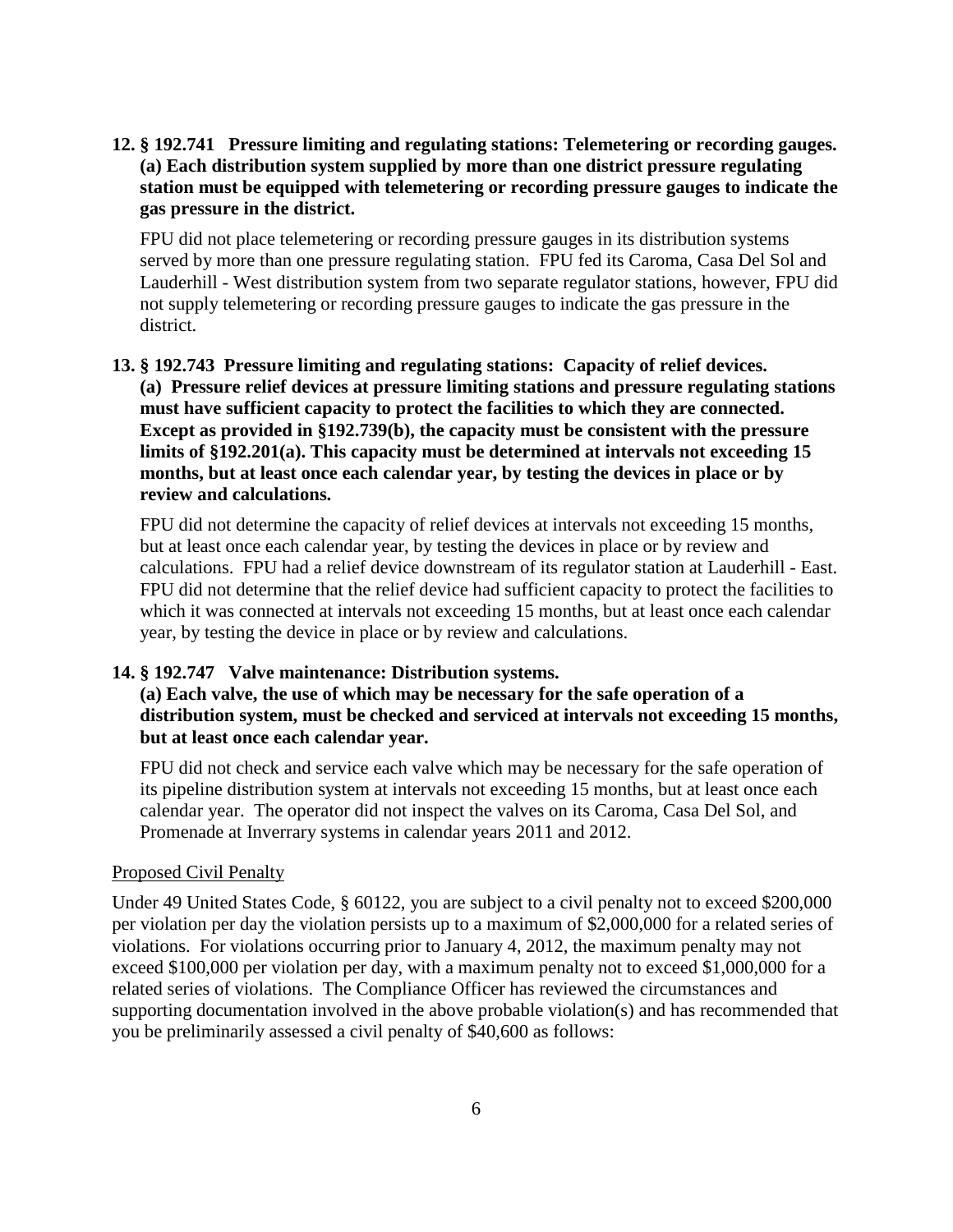| Item Number | Penalty  |
|-------------|----------|
| 10          | \$18,700 |
|             | \$21,900 |

#### Warning Items

With respect to items 2, 3, 4, 5, 6, 9 and 14, we have reviewed the circumstances and supporting documents involved in this case and have decided not to conduct additional enforcement action or penalty assessment proceedings at this time. We advise you to promptly correct these items. Failure to do so may result in additional enforcement action.

#### Proposed Compliance Order

With respect to items 1, 7, 8, 11, 12, and 13, the Pipeline and Hazardous Materials Safety Administration proposes to issue a Compliance Order to Florida Public Utilities, pursuant to 49 United States Code § 60118. Please refer to the *Proposed Compliance Order*, which is enclosed and made a part of this Notice.

#### Response to this Notice

Enclosed as part of this Notice is a document entitled *Response Options for Pipeline Operators in Compliance Proceedings*. Please refer to this document and note the response options. All material you submit in response to this enforcement action may be made publicly available. If you believe that any portion of your responsive material qualifies for confidential treatment under 5 U.S.C. 552(b), along with the complete original document you must provide a second copy of the document with the portions you believe qualify for confidential treatment redacted and an explanation of why you believe the redacted information qualifies for confidential treatment under 5 U.S.C. 552(b). If you do not respond within 30 days of receipt of this Notice, this constitutes a waiver of your right to contest the allegations in this Notice and authorizes the Associate Administrator for Pipeline Safety to find facts as alleged in this Notice without further notice to you and to issue a Final Order.

In your correspondence on this matter, please refer to **CPF 2-2014-0001** and for each document you submit, please provide a copy in electronic format whenever possible.

Sincerely,

Wayne T. Lemoi Director, Office of Pipeline Safety PHMSA Southern Region

Enclosures: *Proposed Compliance Order Response Options for Pipeline Operators in Compliance Proceedings*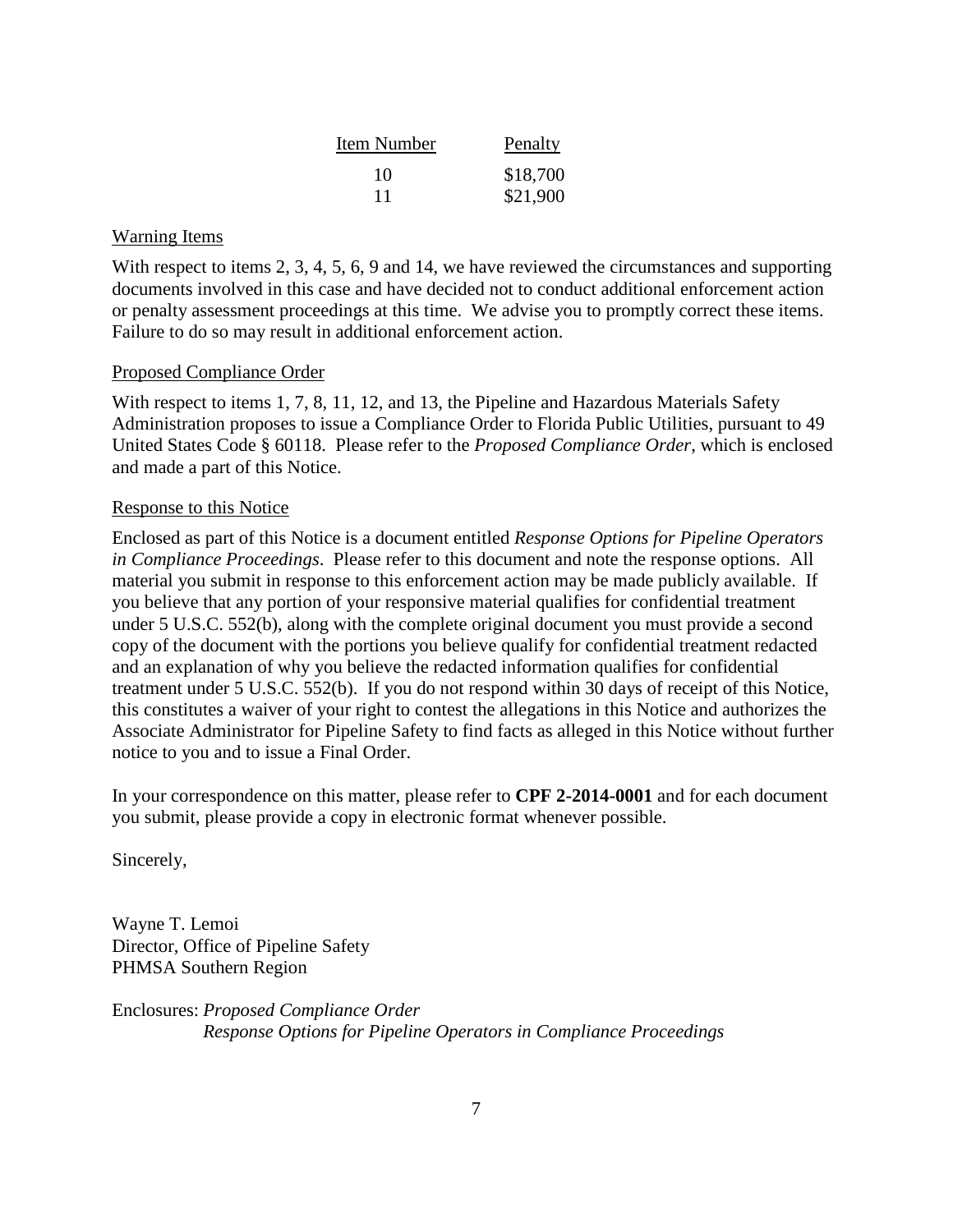# **PROPOSED COMPLIANCE ORDER**

Pursuant to 49 United States Code § 60118, the Pipeline and Hazardous Materials Safety Administration (PHMSA) proposes to issue to Florida Public Utilities (FPU) a Compliance Order incorporating the following remedial requirements to ensure the compliance of FPU with the pipeline safety regulations:

- 1. In regard to Item Number 1 of the Notice pertaining to FPU's failure to meet the NFPA 58 (2004) regulator point of discharge distance requirements, FPU must survey all of its PHMSA regulated systems in the state of Florida, identify all locations that do not meet the NFPA standard, and take corrective actions to bring the identified locations into compliance with the distances specified in the NFPA 58 (2004) standard.
- 2. In regard to Item Number 7 of the Notice pertaining to FPU's failure to assure the proper concentration of odorant by conducting periodic sampling of combustible gases using an instrument capable of determining the percentage of gas in air at which the odor becomes readily detectable, FPU must use an instrument to verify that at a concentration in air of one-fifth of the lower explosive limit, the gas is readily detectable by a person with a normal sense of smell. FPU must conduct the instrumented sampling at multiple locations within each system, including at the extremities of the systems and within dead legs, for all of its PHMSA regulated systems in the state of Florida where this sampling was not already conducted.
- 3. In regard to Item Number 8 of the Notice pertaining to FPU's failure to place line markers at all public road crossings in its Barefoot Bay, Lauderhill – East, and Lauderhill – West LPG distribution systems, FPU must survey all of its PHMSA regulated systems in the state of Florida, identify locations where buried mains cross public roads, and ensure that pipeline markers meeting the requirements of §192.707(d) are placed and maintained as close as practical over each buried main at each crossing of a public road.
- 4. In regard to Item Number 11 of the Notice pertaining to FPU's failure to inspect and test its pressure limiting and regulating stations at intervals not exceeding 15 months, but at least once each calendar year, FPU must survey all of its PHMSA regulated systems in the state of Florida, identify locations where its pressure limiting and regulating stations have not been inspected in the last 15 months, and must inspect and test its pressure limiting and regulating stations to ensure they meet the requirements of §192.739(a).
- 5. In regard to Item Number 12 of the Notice pertaining to FPU's failure to place telemetering or recording pressure gauges in its LPG distribution system supplied by more than one pressure regulating station, FPU must survey all of its PHMSA regulated systems in the state of Florida, identify locations where its LPG distribution systems are supplied by more than one pressure regulating station which do not have telemetering or recording pressure gauges installed, and install telemetering or recording pressure gauges.
- 6. In regard to Item Number 13 of the Notice pertaining to FPU's failure to determine the capacity of relief devices at intervals not exceeding 15 months, but at least once each calendar year, by testing the devices in place or by review and calculations, FPU must